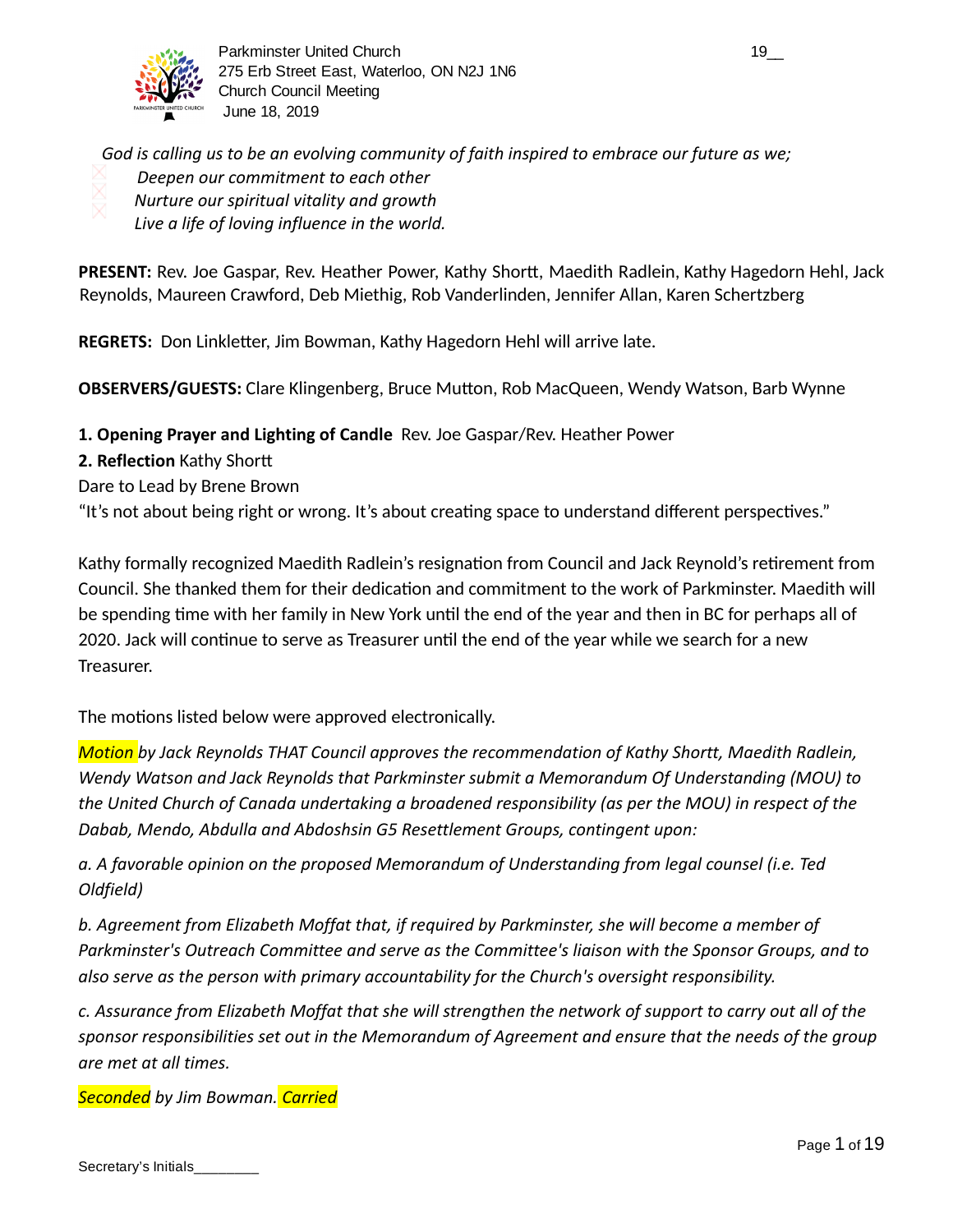

*Motion* by Jack Reynolds THAT, with respect to the refugee sponsorship Memorandum of Understanding *previously approved by Council, because UCC will not allow Elizabeth Moffat to be the named primary contact for Parkminster United, and because the church's representative must be someone with signing authority, Parkminster Treasurer Jack Reynolds be designated as the church's primary contact.*

*Seconded by Jim Bowman. Carried*

#### **3. Agenda: Additions and Approval**

 Rob MacQueen will be doing an update on the Stewardship Program. **Motion** by Maedith Radlein to accept the agenda as amended. **Seconded** by Rob Vanderlinden. **Carried** .

### **4. Approval of Minutes of May 21, 2019 Church Council Meeting**

Motion by Jen Allan to accept the May 21, 2019 Council Minutes. Seconded by Maureen Crawford. **Carried** .

5. **Liaison Reports** 

**Connections Liaison report** Maureen Crawford (as per Don Linkletter)

**Nominations Committee:** no report

**Membership and Pastoral Care Committee**: It was decided that the Strawberry Social will not take place this year. There will be a presentation on Tuesday, Oct. 1/19 "Dementia Friendly Congregation".

**Communications Committee:** Maureen Crawford and Don Linkletter met with Cliff Snyder of 10AM Media to get answers to some of our questions. We learned that the 'plug in' app from Word Press can be installed in our new website and that it can allow us to incorporate many of the WCAG (Web Content Accessibility Guidelines) guidelines that are recommended by the WAI (Web Accessibility Initiative) of the World Wide Web Consortium (W3C) which is the main international standards organization for the Internet. (WCAG 2.0 was first adopted in 2008.)

Cliff Snyder estimated that he can install the 'plug in' app from Word Press in about 2 hours which would cost us about \$120 (far less than the 'ballpark' estimate of \$500 - \$700 that we were given at the May Council meeting). Coupled with the software that is already being incorporated in our new website, the Word Press 'plug in' will allow us to make our website quite accessible to persons with a variety of handicaps. Parkminster Church will be responsible for inputting verbal descriptions for the pictures that appear on the website - thus making pictures more accessible for visually impaired persons. (Presumably, these verbal descriptions would need someone with normal eyesight to read them aloud to the visually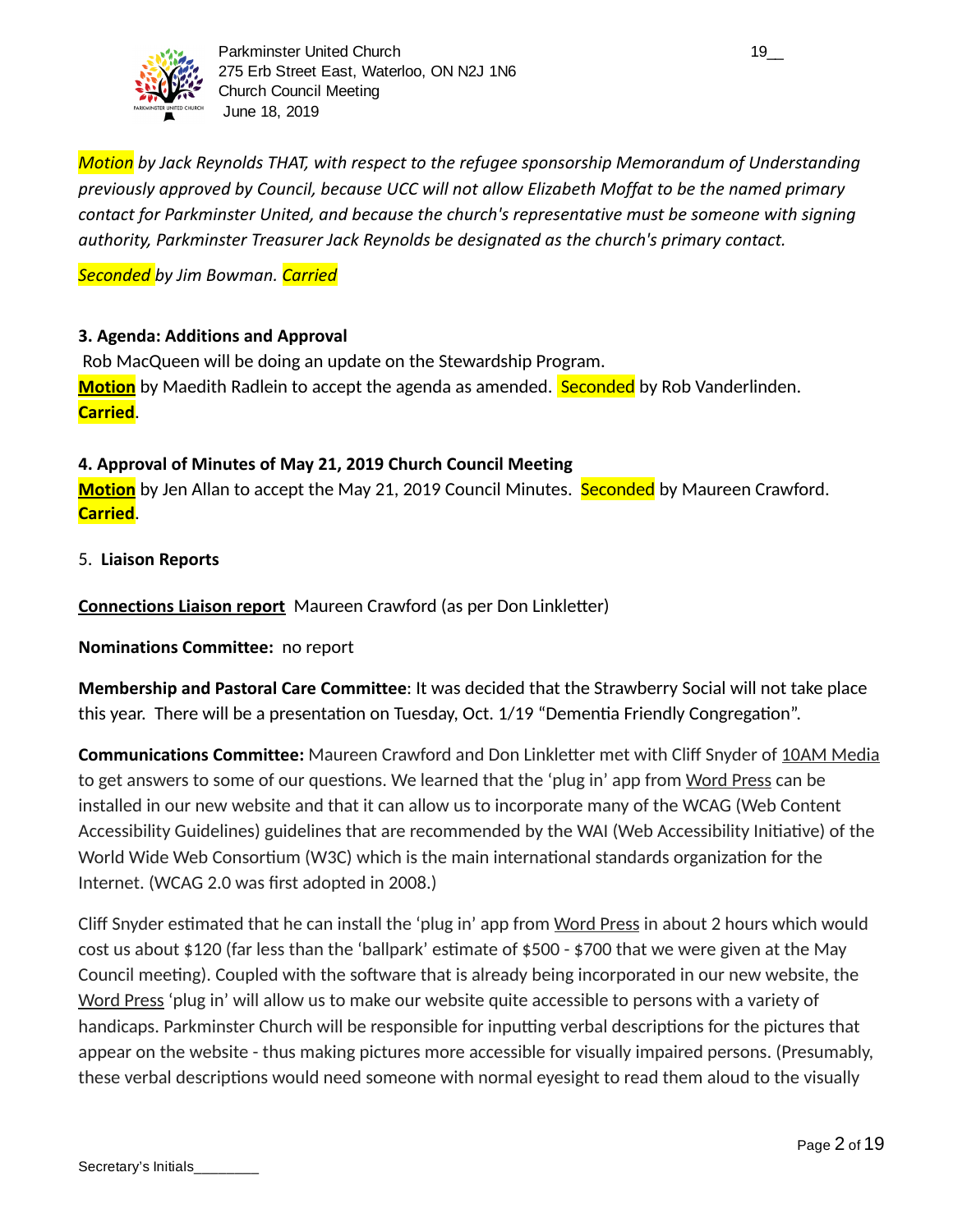

impaired person OR those verbal descriptions would need to be placed in an 'audio file' which could be played by the person accessing our website.) I believe both these options are possible, but it will require time and effort on the part of Melanie Chisholm (with support from 10AM Media).

The development of our new website is taking a lot of time, but it is important that it is done well and incorporates the features that we want it to have, and that it be as accessible and user-friendly as possible. In order that for that to happen, the website needs to be supported by the installation of the 'plug-in' application from Word Press,

Council agreed that 10AM Media should proceed with that installation of the plug-in app at a cost of \$120 which will make our website more accessible.

### **Community Liaison Report** Maureen Crawford

**Property-** upgrade to the speaker system in gym will use old amplifier and 2 new speakers

-upgrade for AC in sanctuary has been investigated. It would need an upgrade to the hydro from the street and alterations to building as its current status is not conducive to AC (i.e., no ducts and roof too high). The cost would be \$100-250K to provide air conditioning.

-Sunday morning children's space is almost done. There is just painting left to complete.

-The lift has been fixed, contract now with manufacturer. We will wait until invoice to decide if we will pursue with previous service provider

-Scouts need to purchase a trailer as they are growing too big to carry their camping stuff in cars. They have asked and we have agreed to allow them to park their trailer next to the storage shed.

### ACTION: Maureen will follow up on insurance question about the Scout's trailer.

**Inclusive** - went to the Pride celebration and it was a very successful event. According to Liz Forde, it was "Effective, reflective and interesting". The event is getting better and better. We were beside First UC who had a banner which listed all the United Churches that were affirming.

The next potluck is the week following Thanksgiving. The current budget is \$200; however, now that they have joined Reconciliation, it is likely they will request a budget increase next year.

#### **Outreach-haven't met yet**

**Food Trucks-** see Finance for information re: food trucks

**Capital Projects Committee -** Bruce Mutton and Clare Klingenberg will share information Business Arising From the Minutes

#### **Development Liaison** Rob Vanderlinden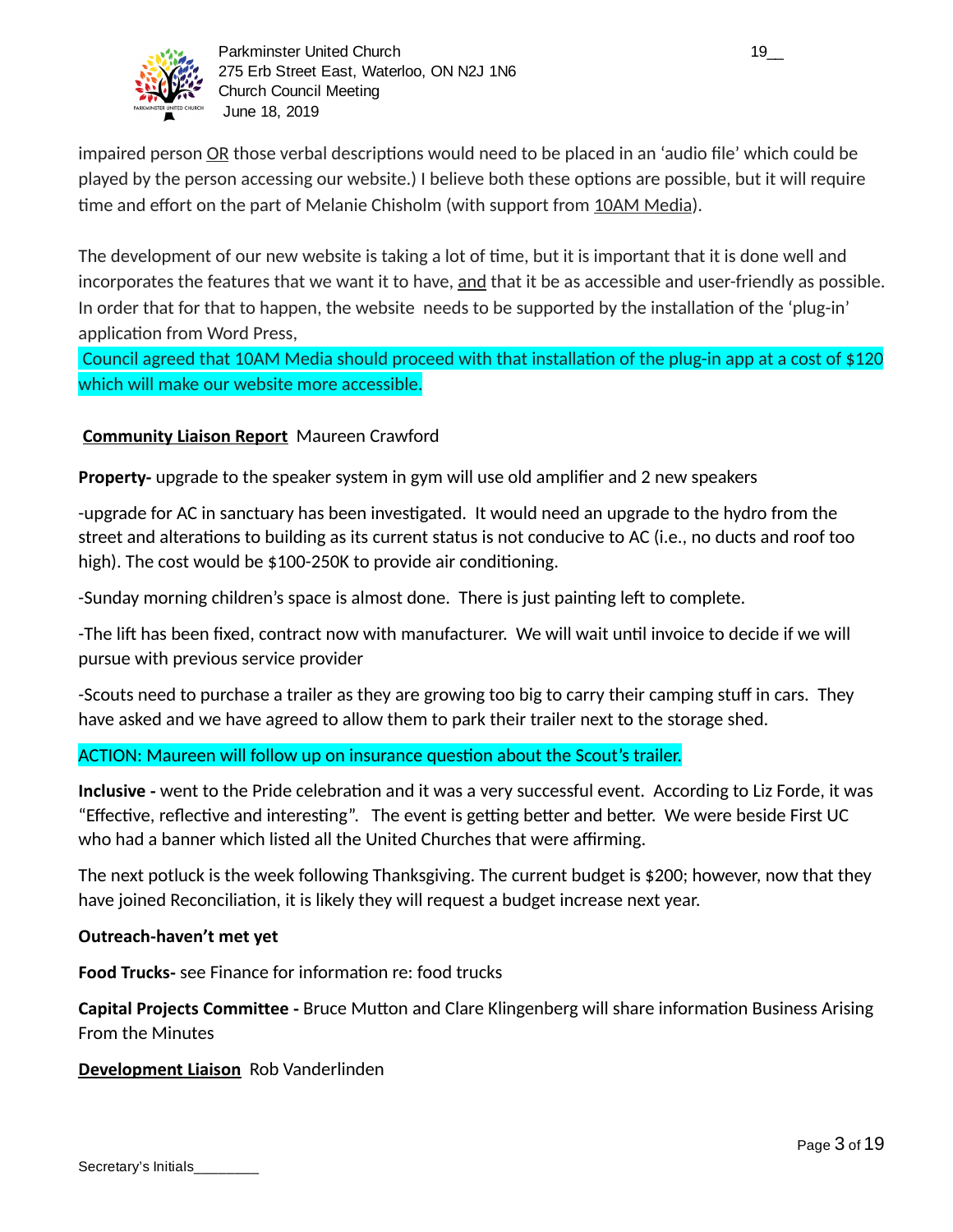

## Stewardship

• Bruce Mutton and Rob McQueen attended the Council meeting to give an update on the fall 2019 Stewardship initiative/program (not a campaign)

Christian Education (from Rob Vanderlinden)

• The Christian Education committee has not met since the last Council meeting.

## Worship (from Nancy Dykstra)

● Worship/Music Calendar

| <b>Date</b>  | <b>Theme/topic</b>                  | Preaching                         |
|--------------|-------------------------------------|-----------------------------------|
|              | Pentecost/Anniversary Sunday.       | <b>Richard Bott new Moderator</b> |
| June 9       | <b>First United hosting</b>         |                                   |
| June 16      | Trinity Sunday—Father's Day         | Rev. Roz Vincent-Haven            |
|              |                                     | (Emmanuel) Neil away. Gillian     |
|              |                                     | covering                          |
| June 23      | 2 <sup>nd</sup> Sunday after        | Consult Five Oaks to find         |
|              | Pentecost-Indigenous Sunday         |                                   |
| June 30      | 3rd Sunday after                    | Joe                               |
|              | Pentecost-Canada Day Weekend        |                                   |
| July 7       |                                     |                                   |
|              | Heather on holidays                 |                                   |
| July 14      |                                     |                                   |
|              | Heather on holidays                 |                                   |
| July 21      |                                     |                                   |
|              | Heather on holidays; Neil away      |                                   |
| July 28      |                                     |                                   |
|              | Heather on holidays                 |                                   |
| Aug 4 at     | Joint Service with all Waterloo UCs | Parkminster leading               |
| Westminster  |                                     | Joe??                             |
| Aug 11 at    | Joint Service with all Waterloo UCs | Westminter leading                |
| Westminster  | Joe on holidays                     |                                   |
| Aug 18 at    | Joint Service with all Waterloo UCs | <b>First leading</b>              |
| Westminster  | Joe on holidays                     |                                   |
| August 25 at | Joint Service with all Waterloo UCs | <b>Emmanuel leading</b>           |
| Westminster  | Joe on holidays; Neil away          |                                   |

### **Related to Worship Schedule**:

**● June 10-16 –** Joe and Heather on study leave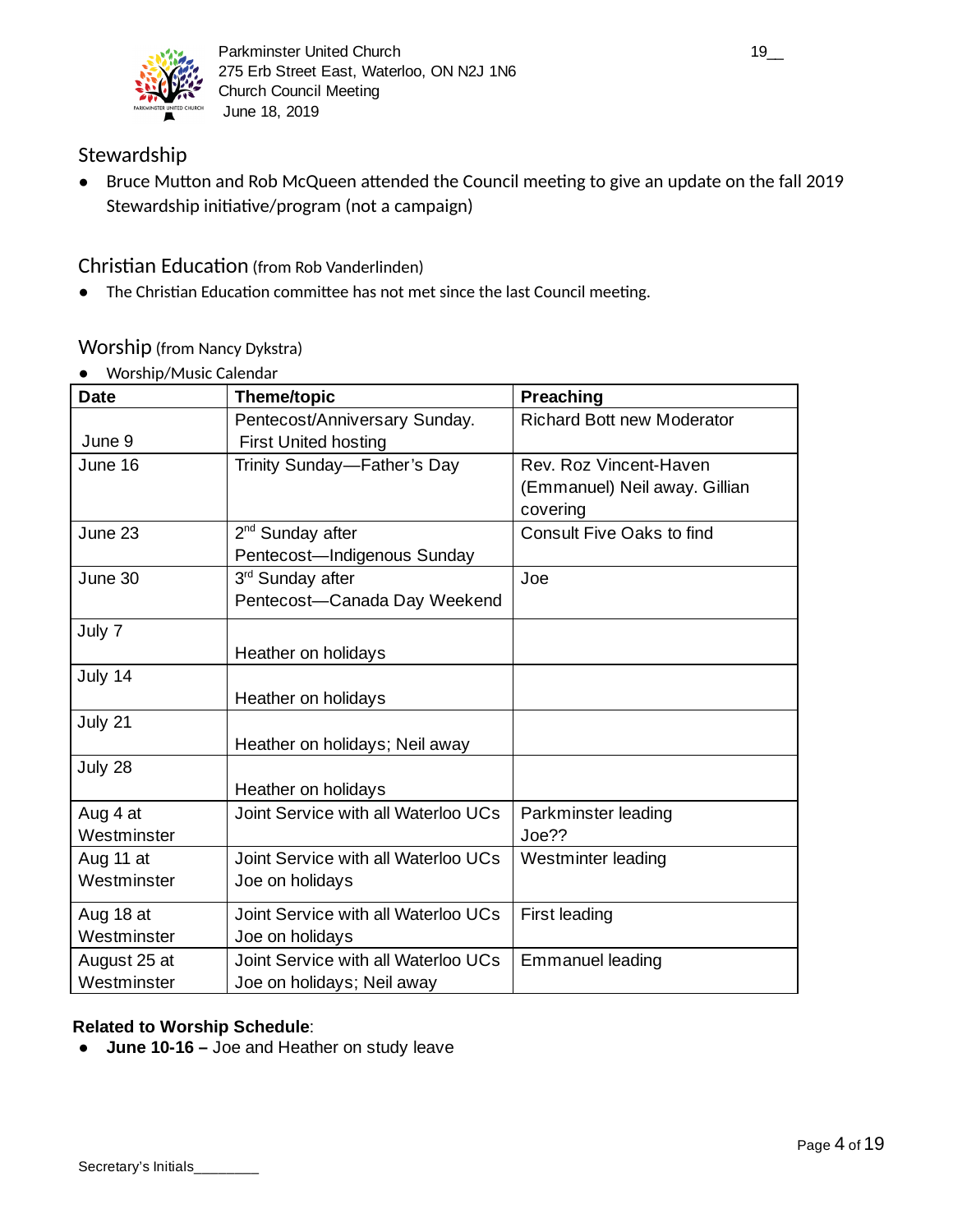

Motion by Maedith Radlein to accept the Liaison reports. Seconded by Rob Vanderlinden. Carried.

## **6. BUSINESS ARISING FROM THE MINUTES**

a) **Capital Projects Update** - Clare Klingenberg and Bruce Mutton

Thanks to Jack Reynolds for reading through the report from Edge and jotting down some talking points.

-any large expenses in the past had a fundraiser (i.e., roof, parking lot)

-in the past we have had treasurers make presentations sharing our financial situation

- committee met to think out of the box (roof, parking lot, flat roof, power for air conditioning…)

-What is the United Church able to do for us? Eric Maddison suggested we talk to EDGE (a team employed by the United Church made up of engineers….)

-talked to Chris and he gave other ideas how we might generate revenue; the options were very interesting

-EDGE has 3 phases

Phase 1-Chris comes and explains and answers questions \$1500-3000; look at our zoning, negotiations

Phase 2-engaging Engineers at a cost of \$25000 (subsidized fee) (-\$3000)

Chris believed we were on the short list of 250 churches that are on EDGE's list of

churches with potential for further development

-United Church offers loans at a reasonable rate

-What would the neighbourhood think?

-very impressive that the United Church has this resource

-Bruce Mutton complimented the committee's work and Parkminster

ACTION: Invite trustees, committee Chairs, and a member of EDGE to join us at our September 17th Council meeting

b) **Update on Refugees (Elizabeth Moffat) -** Jack Reynolds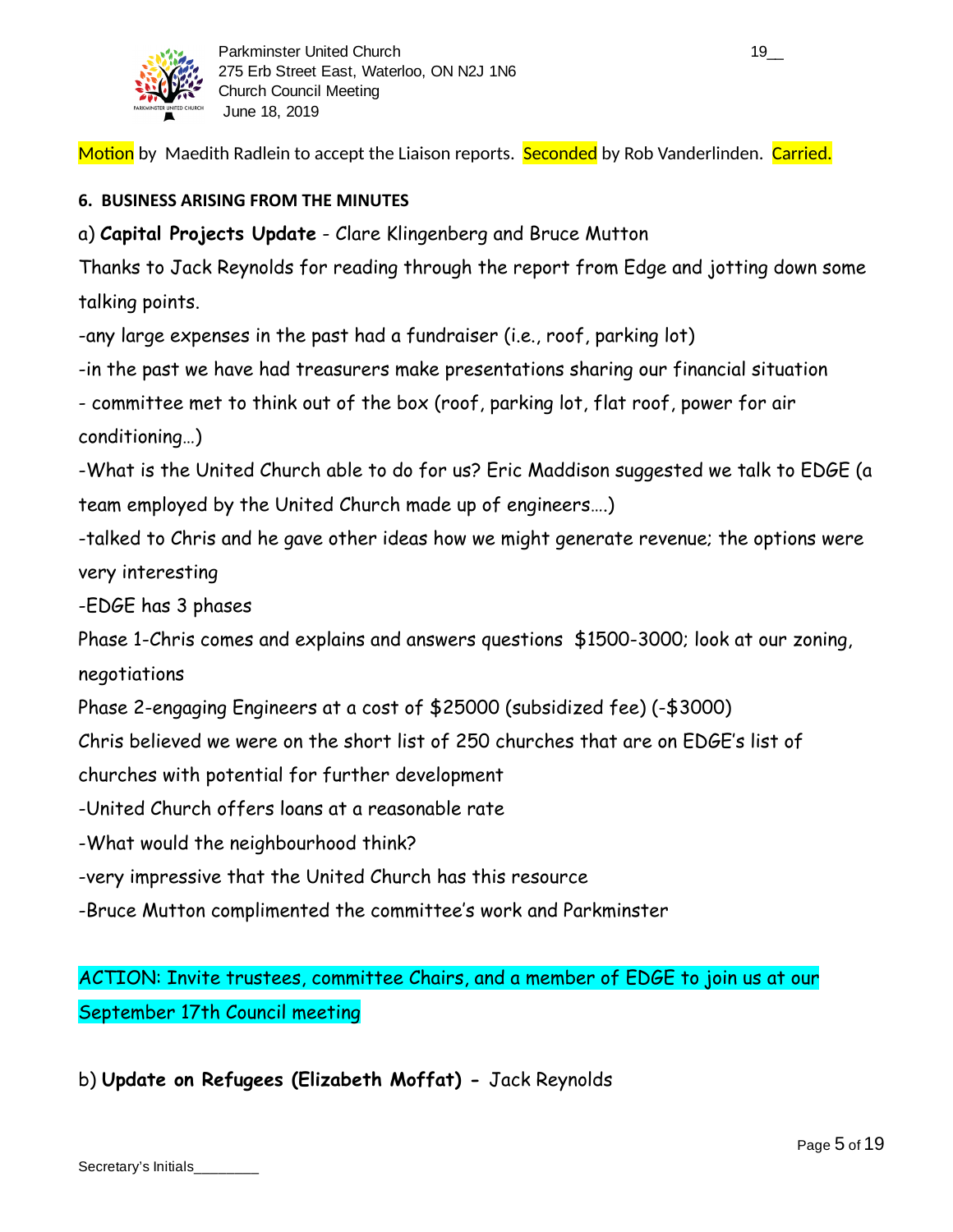

- -We submitted a memorandum of understanding to the United Church
- -Jack Reynold will be our representative
- -Elizabeth Moffat is hopeful the two groups will arrive in Canada this year
- 2 of the 4 groups proceeding, while the other 2 are on hold for now

c) **Financial Committee Recommendations/Brief Update** Maureen Crawford/Rev. Heather Power

-Rev. Heather and Maureen will be connecting in August and will come to council in September

## d) **Dementia Friendly Community Update** - Kathy Shortt

Sheril Stinson wanted us to know that we received many positive comments re: our speaker, dementia friendly

-Dementia Workshop will take place on Tuesday, October 1.

**Action: Invite Council and Committee Chairs to this workshop**

#### **NEW BUSINESS**

#### **7. Administration Update** Karen Schertzberg

Melanie Chisholm will be off until further notice. Marilyn Hill has agreed to work certain hours. Marilyn Hill and Melanie Chisholm met to discuss what they could scale back. They will prepare generic road messages, automatic telephone response. They will ensure the following is covered:

-church rental

-grocery cards

- -potential funerals
- -contact Cliff to put the website under construction
- -pass on the weekly sermons on the website
- -work with the stewardship committee according to their needs
- June/July Marilyn Hill will cap her hours at 15/week.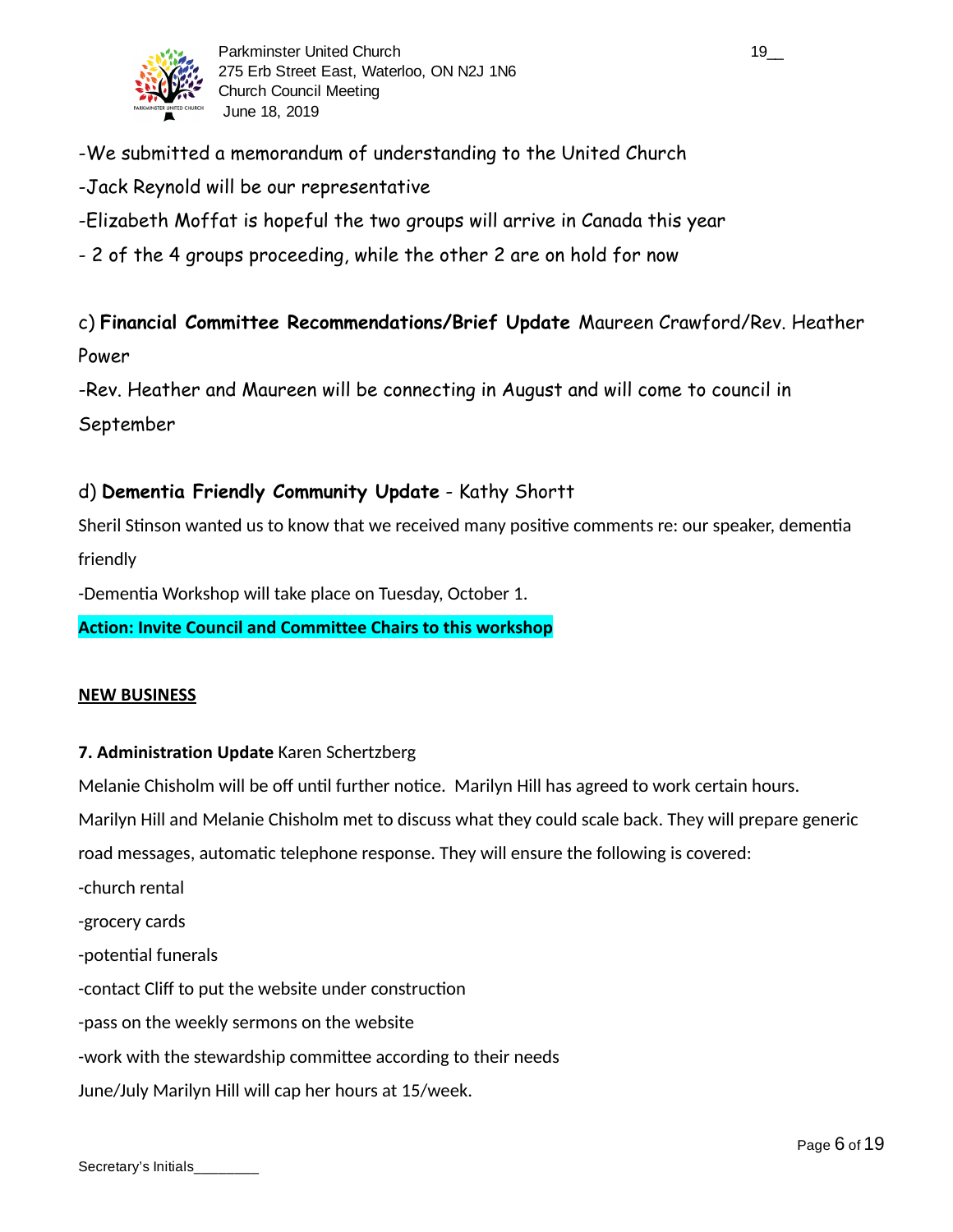

August she will cap her hours at 10/week..

Bring your questions to Karen Schertzberg and she will do her best to answer them.

The church will be open on Thursdays so we will encourage people to pick up their grocery cards on that day.

### **Update on Stewardship Program** Rob MacQueen

-5 week program Oct. 6-Nov. 3

-"Inspired to Give"

-speak to the amazing things that happen at Parkminster

-help people reflect on what makes Parkminster important to them

-positive approach, looking at all the great things that go on

-an approach to stewardship that encourages people to reflect

-soft launch in September

#### **8. Financial Report -** Jack Reynolds

Jack Reynolds recognized/thanked John and Wendy Watson for their leadership of the food truck initiative, and for the immense amount of time they are giving to that effort. Over the first six weeks, with cold and/or rainy weather, revenue has averaged \$146/wk.

Jack reported that there has been no success yet in recruiting someone for the Treasurer position; and that two of the externally funded refugee sponsorships are proceeding through the United Church of Canada, with the hope that the families might arrive in 2019.

Council accepted the May financial statements, and there was discussion about a range of possibilities that could be considered if results vary significantly from budget as we get nearer year-end. A message about finances will be included in the next bulletin and What's Up.

Further discussions- -95 families are on par (10,500/month)

-monthly expenses are \$28, 500 (\$23,300 are salaries and benefits)

-it's expected that our reserves will be depleted by September

-Council Bites mentioned our budgeted \$24,000 deficit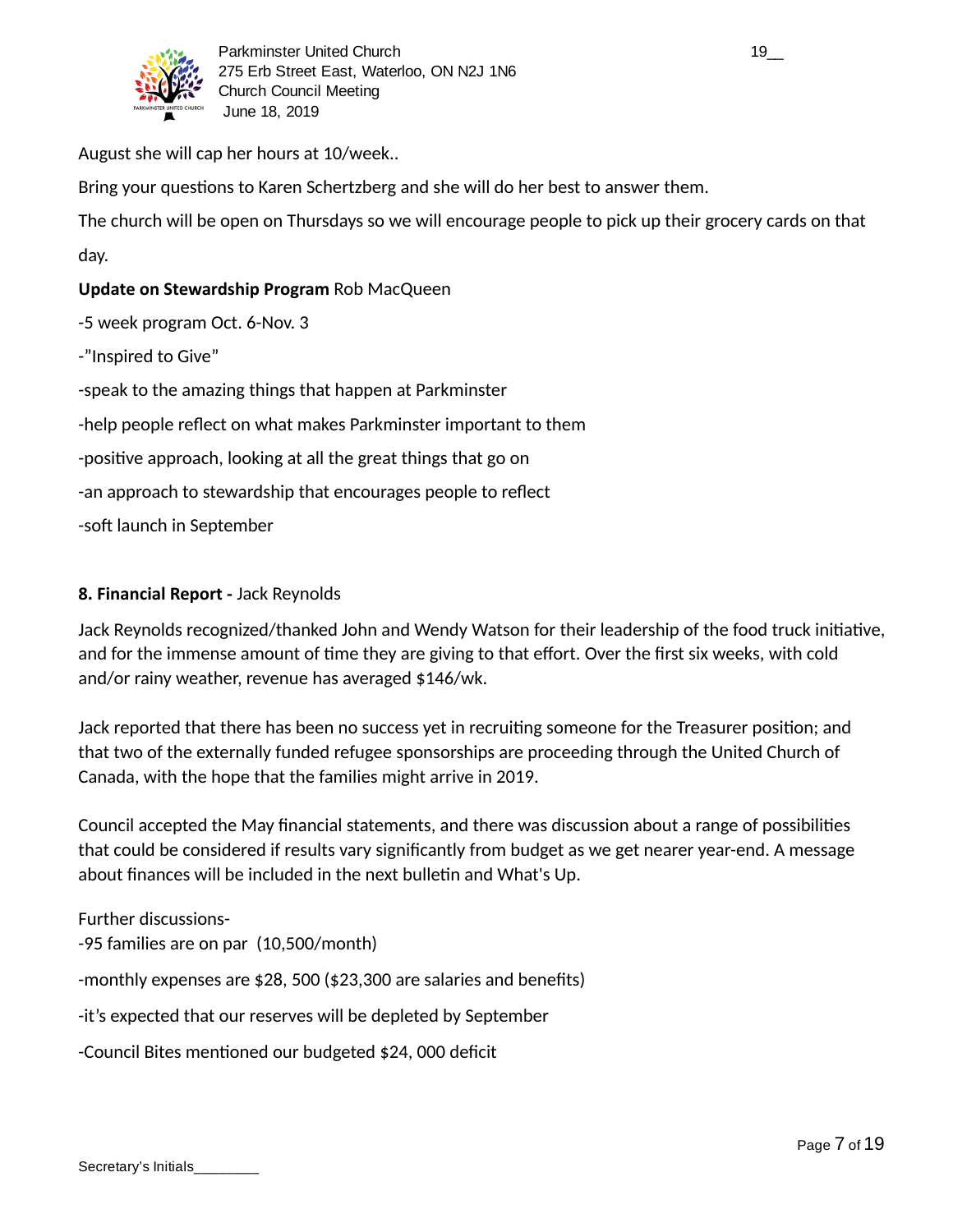

-Kathy Shortt reminded us about the message from the representative from the United Church, Dave Jaggar, about the importance of not creating fear

-give them the number we have to generate to pay our bills

-Bruce's message for the summer will be an explanation about what it means to go on 'par'

-emphasize that the ministry of the church continues over the summer, your giving is an investment in ministry

-while you're on vacation, the church is still busy

Action: Bruce Mutton, Kathy Shortt, and Jack Reynolds will work on the wording for a financial update reminder for the bulletin and What's up

Action: ask Trustees to discuss the feasibility of an interest bearing loan if it should prove necessary

Motion by Jack Reynolds that the May 2019 financial statements be approved. Seconded by Rob Vanderlinden. Carried.

#### **9. A.O.B**

#### **10. Closing Prayer- Reverend Gaspar**

**ADJOURNMENT**

Meeting adjourned at 8:30 p.m..

**NEXT MEETING: September 17, 2019 @ 6:30 p.m.**

**Kathy Shortt, Chair** Kathy Hagedorn Hehl, Secretary

#### **Attachments** :

1) Financial Reports (3)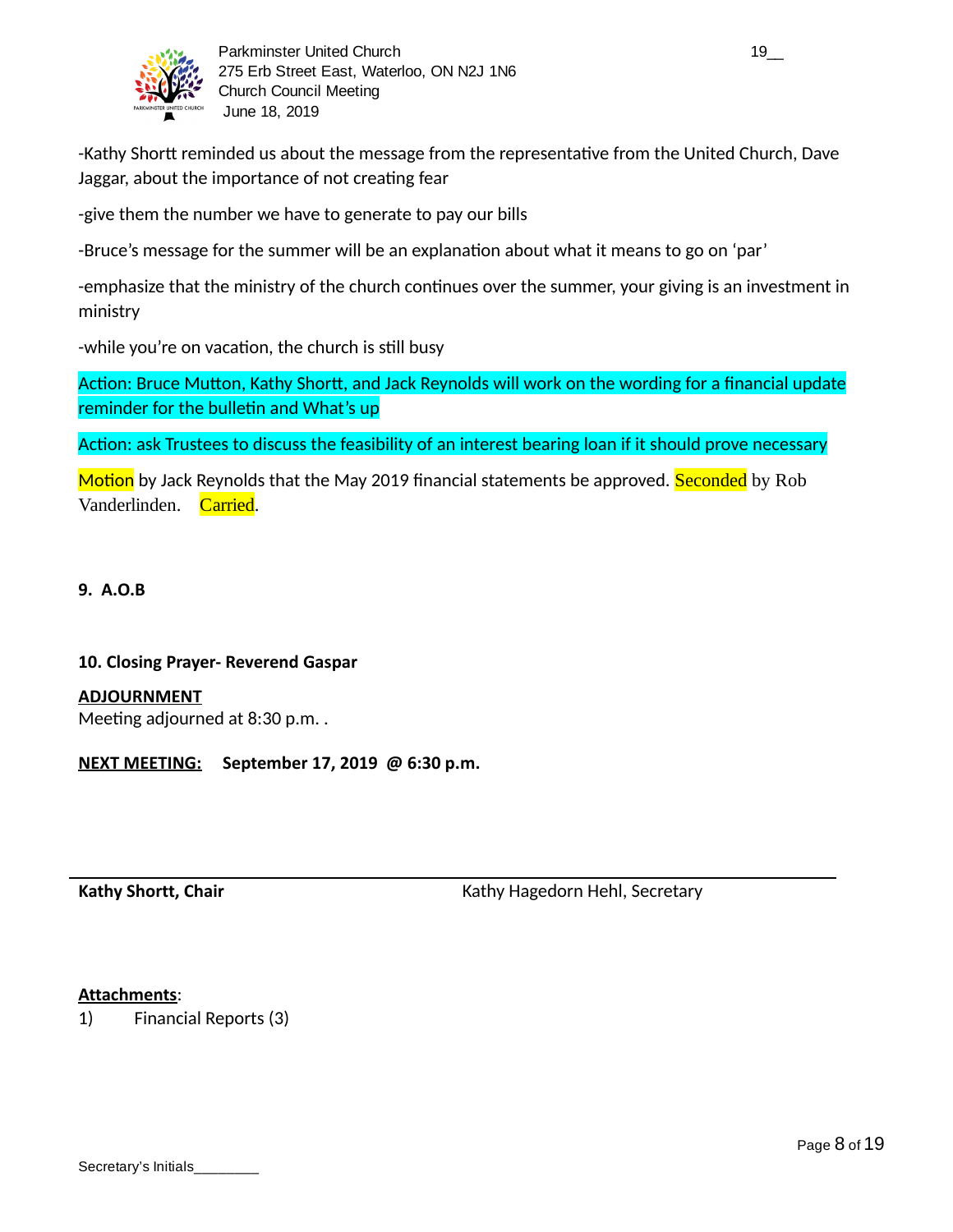

### **May 2019 Revenue Statement vs Budget**

|            |        |                       |                              | <b>Jan - May 19</b> | <b>Budget</b> | \$ Over Budget | % of Budget |
|------------|--------|-----------------------|------------------------------|---------------------|---------------|----------------|-------------|
|            |        | Income                |                              |                     |               |                |             |
|            |        |                       | <b>Endowment Fund</b>        |                     |               |                |             |
|            |        |                       | Transfer                     | 2,900               | 2,900         | 0              | 100%        |
|            |        |                       | Offerings                    | 103,626             | 110,783       | (7, 157)       | 94%         |
|            |        |                       | Other Income                 | 1,972               | 2,300         | (328)          | 86%         |
|            |        |                       | Rental Income                | 5,840               | 7,500         | (1,660)        | 78%         |
|            |        |                       | <b>Special Events</b>        | 6,848               | 4,300         | 2,548          | 159%        |
|            |        | <b>Total Income</b>   |                              | 121,186             | 127,783       | (6, 597)       | 95%         |
|            |        | Cost of<br>Goods Sold |                              |                     |               |                |             |
|            |        |                       | <b>Event Expenses</b>        | 1,655               | 1,950         | (295)          | 85%         |
|            |        | <b>Total COGS</b>     |                              | 1,655               | 1,950         | (295)          | 85%         |
|            | Gross  |                       |                              |                     |               |                |             |
|            | Profit |                       |                              | 119,531             | 125,833       | (6, 302)       | 95%         |
|            |        | Expense               |                              |                     |               |                |             |
|            |        |                       | <b>Facilities</b>            | 15,960              | 9,496         | 6,464          | 168%        |
|            |        |                       | <b>Ministry Expenses</b>     | 5,797               | 5,965         | (168)          | 97%         |
|            |        |                       | Office and<br>Administration | 8,053               | 7,600         | 453            | 106%        |
|            |        |                       | <b>Other Expenses</b>        | $\mathbf 0$         | 140           | (140)          | 0%          |
|            |        |                       | <b>Salaries and Benefits</b> | 118,686             | 117,460       | 1,226          | 101%        |
|            |        |                       | <b>UCC Assess Fee</b>        | 6,313               | 6,313         | 0              | 100%        |
|            |        | Total<br>Expense      |                              | 154,809             | 146,974       | 7,835          | 105%        |
| <b>Net</b> |        |                       |                              |                     |               |                |             |
| Income     |        |                       |                              | (35, 278)           | (21, 141)     | (14, 137)      | 167%        |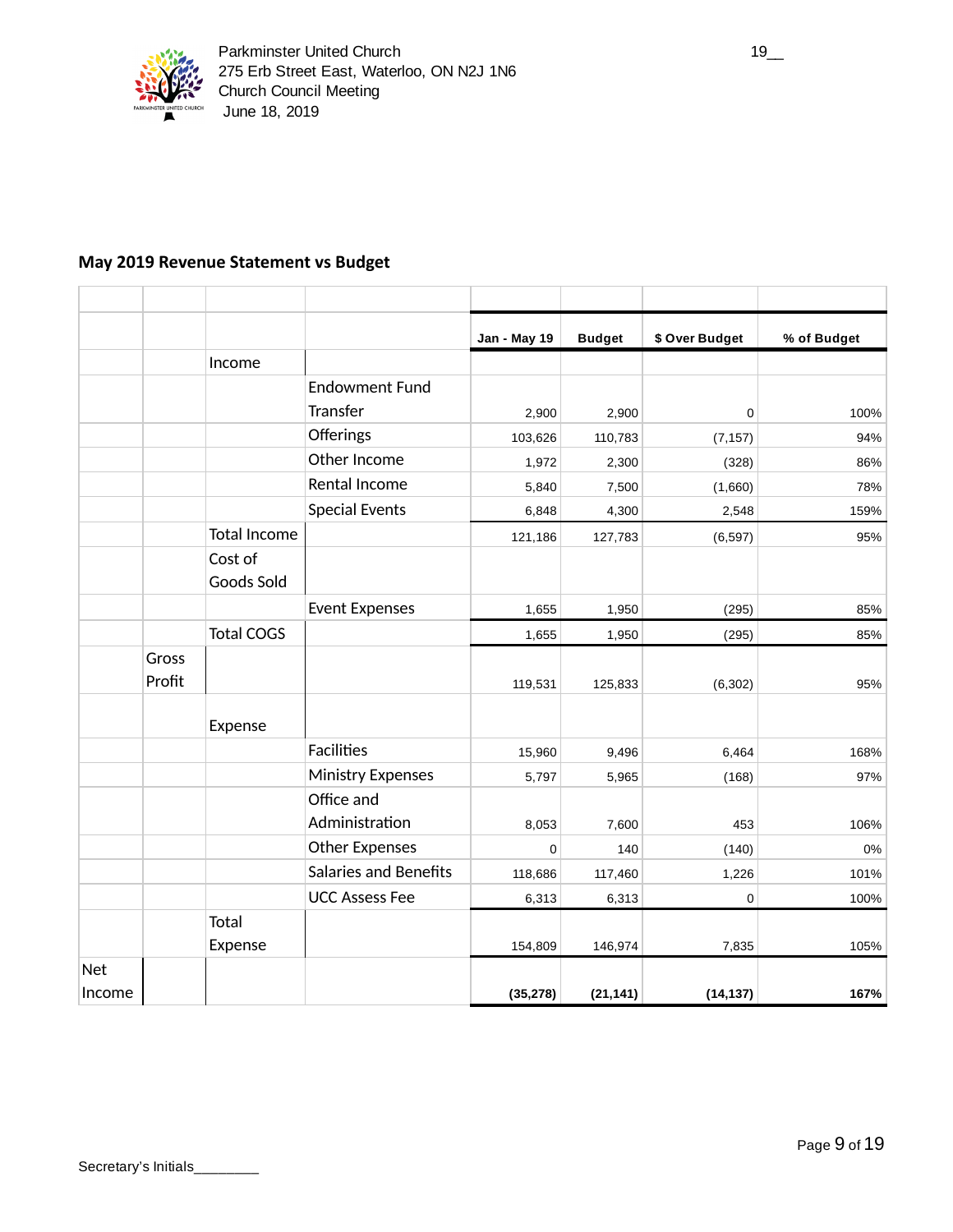

### **May 31, 2019 Balance Sheet**

|                                           |                             |                                             |                            |                         | May 31, 19         |
|-------------------------------------------|-----------------------------|---------------------------------------------|----------------------------|-------------------------|--------------------|
| <b>ASSETS</b>                             |                             |                                             |                            |                         |                    |
|                                           | <b>Current Assets</b>       |                                             |                            |                         |                    |
|                                           |                             | Chequing/Savings                            |                            |                         |                    |
|                                           |                             |                                             | Chequing                   |                         |                    |
|                                           |                             |                                             | account                    |                         | 16,356             |
|                                           |                             |                                             | <b>Savings</b><br>account  |                         | 30,440             |
|                                           |                             | <b>Total Chequing/Savings</b>               |                            |                         | 46,796             |
|                                           |                             | <b>Accounts Receivable</b>                  |                            |                         |                    |
|                                           |                             |                                             | <b>Accounts</b>            |                         |                    |
|                                           |                             |                                             | Receivable                 |                         | (1,600)            |
|                                           |                             | <b>Total Accounts</b><br>Receivable         |                            |                         | (1,600)            |
|                                           |                             | <b>Other Current Assets</b>                 |                            |                         |                    |
|                                           |                             |                                             | <b>Short Term</b>          |                         |                    |
|                                           |                             | <b>Total Other Current</b><br><b>Assets</b> | Investments                |                         | 245,000<br>245,000 |
|                                           |                             |                                             |                            |                         |                    |
|                                           | <b>Total Current Assets</b> |                                             |                            |                         | 290,196            |
| <b>TOTAL ASSETS</b>                       |                             |                                             |                            |                         | 290,196            |
| <b>LIABILITIES &amp;</b><br><b>EQUITY</b> |                             |                                             |                            |                         |                    |
|                                           | Liabilities                 |                                             |                            |                         |                    |
|                                           |                             | <b>Current Liabilities</b>                  |                            |                         |                    |
|                                           |                             |                                             | <b>Accounts</b><br>Payable |                         |                    |
|                                           |                             |                                             |                            | <b>Accounts Payable</b> | 236                |
|                                           |                             |                                             | <b>Total</b>               |                         |                    |
|                                           |                             |                                             | <b>Accounts</b>            |                         |                    |
|                                           |                             |                                             | Payable                    |                         | 236                |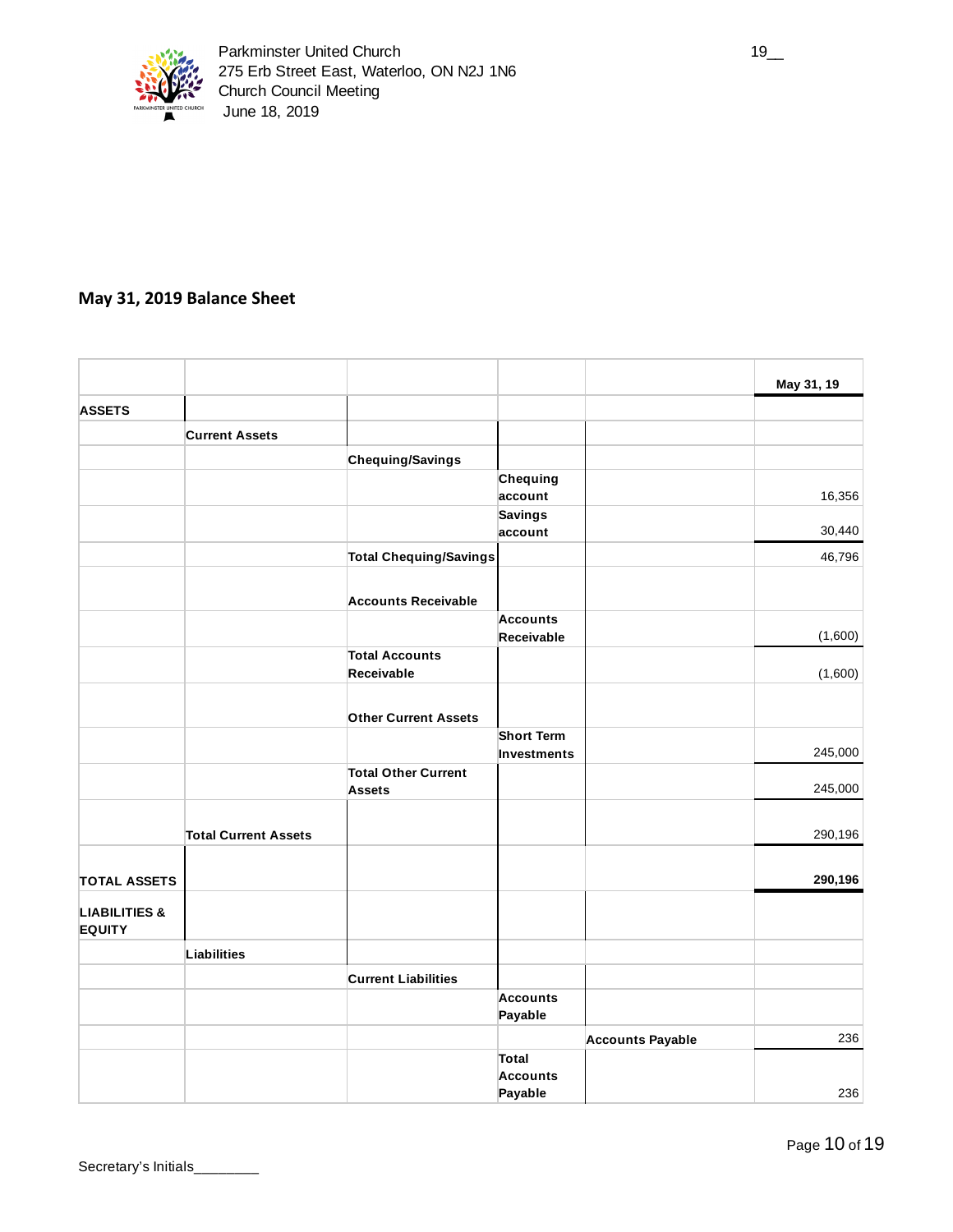

|                                                           |                          |                                          | <b>Other Current</b><br><b>Liabilities</b>          |                                     |           |
|-----------------------------------------------------------|--------------------------|------------------------------------------|-----------------------------------------------------|-------------------------------------|-----------|
|                                                           |                          |                                          |                                                     | Due to Benevolent Fund              | 7,080     |
|                                                           |                          |                                          |                                                     | Due to Capital Fund                 | 45,440    |
|                                                           |                          |                                          |                                                     | Due to CE Fund                      | (958)     |
|                                                           |                          |                                          |                                                     | Due to G5 Refugee Group -           |           |
|                                                           |                          |                                          |                                                     | <b>Dabab</b>                        | 35,913    |
|                                                           |                          |                                          |                                                     | Due to G5 Refugee Group -<br>Mendo  | 33,657    |
|                                                           |                          |                                          |                                                     | Due to G5 Refugee Grp<br>-Abdulla   | 35,793    |
|                                                           |                          |                                          |                                                     | Due to Ismail Khedro Fund           | 2,425     |
|                                                           |                          |                                          |                                                     | Due to Outreach Fund                | 12,007    |
|                                                           |                          |                                          |                                                     | Due to Parkminster                  |           |
|                                                           |                          |                                          |                                                     | <b>Refugee Fund</b>                 | 30,465    |
|                                                           |                          |                                          |                                                     | Due to SAH Refugee<br>Grp-Abdoshsin | 34,799    |
|                                                           |                          |                                          |                                                     | <b>DuetoParkmnstrResettlem</b>      |           |
|                                                           |                          |                                          |                                                     | ent Fund                            | 13,075    |
|                                                           |                          |                                          |                                                     | <b>Extension Council loan</b>       | 10,604    |
|                                                           |                          |                                          |                                                     | <b>HST Payable</b>                  | 656       |
|                                                           |                          |                                          | <b>Total Other</b><br>Current<br><b>Liabilities</b> |                                     | 260,956   |
|                                                           |                          | <b>Total Current Liabilities</b>         |                                                     |                                     | 261,192   |
|                                                           | <b>Total Liabilities</b> |                                          |                                                     |                                     | 261,192   |
|                                                           | Equity                   |                                          |                                                     |                                     |           |
|                                                           |                          | <b>Accumulated Reserves</b>              |                                                     |                                     | 17,360    |
|                                                           |                          | Change in Accumulated<br><b>Reserves</b> |                                                     |                                     | 46,923    |
|                                                           |                          | <b>Net Income</b>                        |                                                     |                                     | (35, 278) |
|                                                           | <b>Total Equity</b>      |                                          |                                                     |                                     | 29,005    |
| <b>TOTAL</b><br><b>LIABILITIES &amp;</b><br><b>EQUITY</b> |                          |                                          |                                                     |                                     | 290,197   |
|                                                           |                          |                                          |                                                     |                                     |           |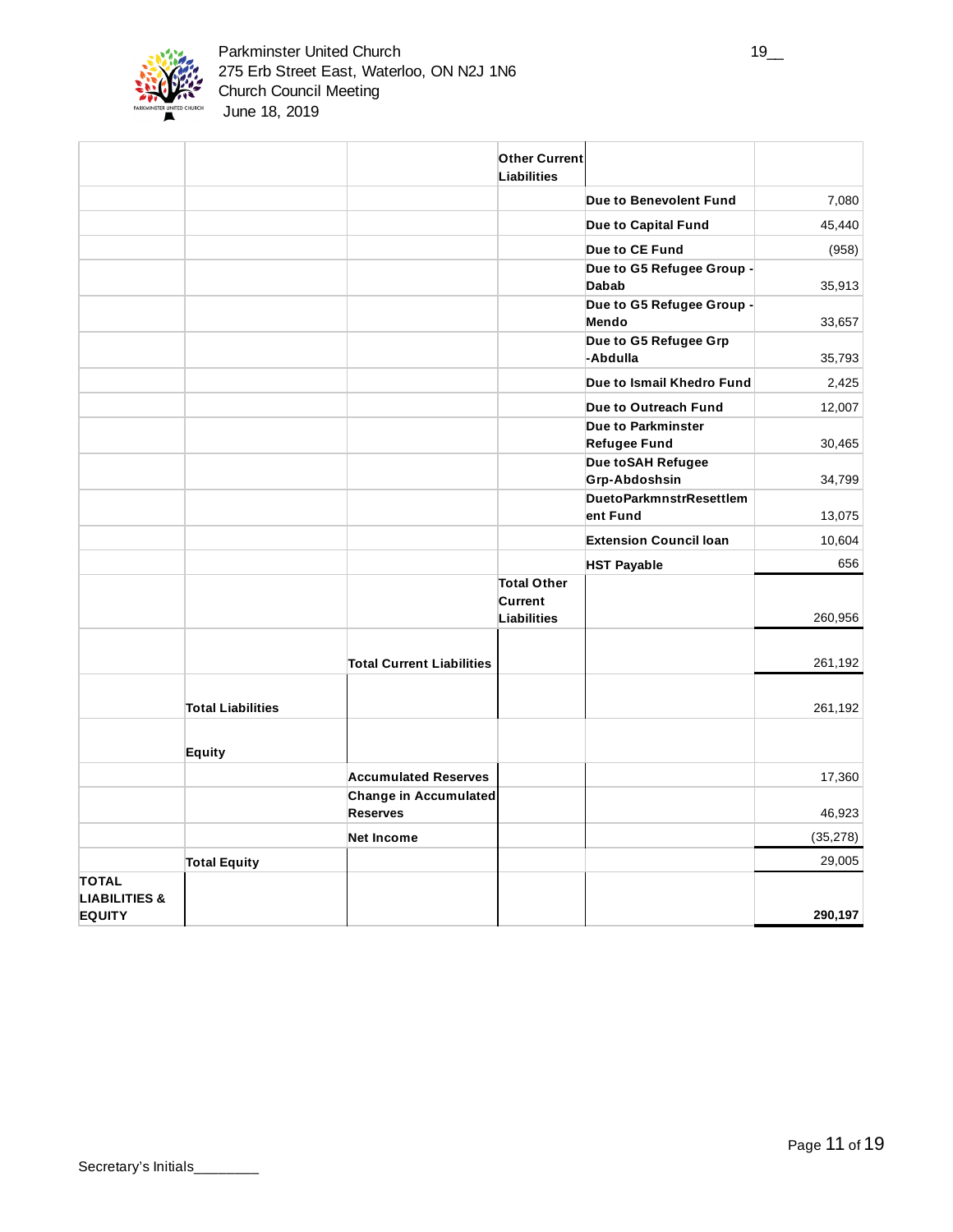

### **May 2019 Revenue Statement YTD vs 2018**

|            |                 |                      |                                | Jan - May 19 | <b>Jan - May 18</b> | \$ Change |
|------------|-----------------|----------------------|--------------------------------|--------------|---------------------|-----------|
|            |                 | Income               |                                |              |                     |           |
|            |                 |                      |                                |              |                     |           |
|            |                 |                      | <b>Endowment Fund Transfer</b> | 2,900        | 2,900               |           |
|            |                 |                      | Offerings                      | 103,626      | 114,883             | (11, 257) |
|            |                 |                      | Other Income                   | 1,972        | 7,149               | (5, 177)  |
|            |                 |                      | Rental Income                  | 5,840        | 6,774               | (934)     |
|            |                 |                      | <b>Special Events</b>          | 6,848        | 770                 | 6,078     |
|            |                 | <b>Total Income</b>  |                                | 121,186      | 132,476             | (11, 290) |
|            |                 | Cost of Goods        |                                |              |                     |           |
|            |                 | Sold                 |                                |              |                     |           |
|            |                 |                      | <b>Event Expenses</b>          | 1,655        | 3,723               | (2,068)   |
|            |                 | <b>Total COGS</b>    |                                | 1,655        | 3,723               | (2,068)   |
|            | Gross<br>Profit |                      |                                | 119,531      | 128,753             | (9, 222)  |
|            |                 | Expense              |                                |              |                     |           |
|            |                 |                      | Facilities                     | 15,960       | 10,945              | 5,015     |
|            |                 |                      | <b>Ministry Expenses</b>       | 5,797        | 6,858               | (1,061)   |
|            |                 |                      |                                |              |                     |           |
|            |                 |                      | Office and Administration      | 8,053        | 6,595               | 1,458     |
|            |                 |                      | <b>Other Expenses</b>          |              | 771                 | (771)     |
|            |                 |                      | <b>Salaries and Benefits</b>   | 118,686      | 114,290             | 4,396     |
|            |                 |                      | <b>UCC Assess Fee</b>          | 6,313        | 4,743               | 1,570     |
|            |                 | <b>Total Expense</b> |                                | 154,809      | 144,202             | 10,607    |
| <b>Net</b> |                 |                      |                                |              |                     |           |
| Income     |                 |                      |                                | (35, 278)    | (15, 449)           | (19, 829) |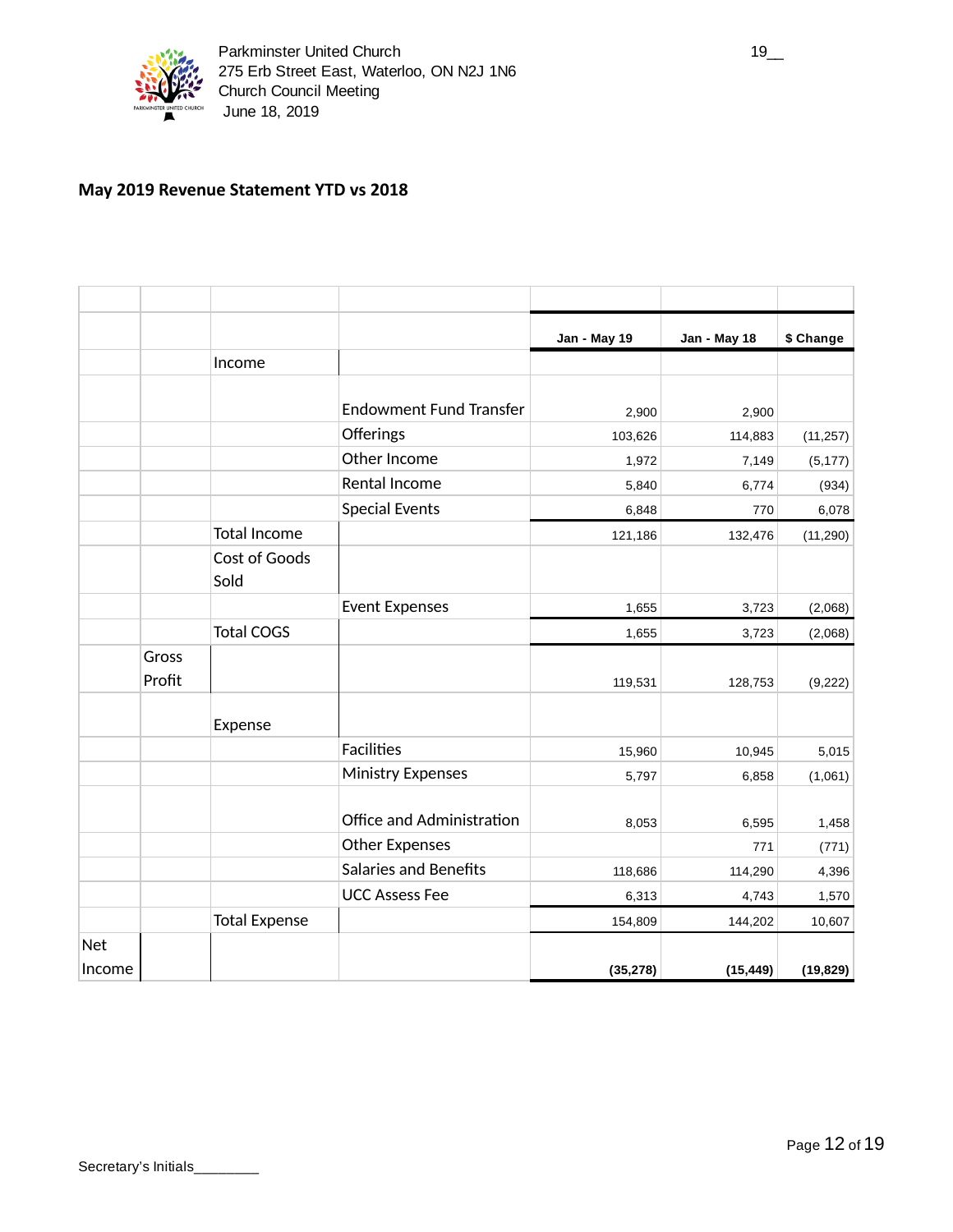

### **May 2019 Revenue Statement vs YTD (Expanded)**

|        |                                                    |                          | Jan - May<br>19 |        | <b>Budget</b> | \$ Over<br><b>Budget</b> | $%$ of<br><b>Budget</b> |
|--------|----------------------------------------------------|--------------------------|-----------------|--------|---------------|--------------------------|-------------------------|
| Income |                                                    |                          |                 |        |               |                          |                         |
|        | <b>Endowment</b><br><b>Fund</b><br><b>Transfer</b> |                          |                 | 2,900  | 2,900         | 0                        | 100%                    |
|        | <b>Offerings</b>                                   |                          |                 |        |               |                          |                         |
|        |                                                    | <b>Members</b>           |                 | 96,941 | 105,000       | (8,059)                  | 92%                     |
|        |                                                    | <b>Non-Members</b>       |                 | 6,550  | 5,783         | 767                      | 113%                    |
|        |                                                    | Offerings -<br>Other     |                 | 135    |               |                          |                         |
|        | <b>Total</b><br><b>Offerings</b>                   |                          | 103,626         |        | 110,783       | (7, 157)                 | 94%                     |
|        | <b>Other</b><br>Income                             |                          |                 |        |               |                          |                         |
|        |                                                    | Community<br>Outreach    |                 | 0      | 500           | (500)                    | 0%                      |
|        |                                                    | <b>Funerals</b>          |                 | 900    | 500           | 400                      | 180%                    |
|        |                                                    | Interest                 |                 | 1,072  | 400           | 672                      | 268%                    |
|        |                                                    | <b>Miscellaneous</b>     |                 | 0      | 900           | (900)                    | 0%                      |
|        | <b>Total Other</b><br>Income                       |                          |                 | 1,972  | 2,300         | (328)                    | 86%                     |
|        | Rental<br>Income                                   |                          |                 |        |               |                          |                         |
|        |                                                    | Rental Income -<br>Other |                 | 5,840  | 7,500         | (1,660)                  | 78%                     |
|        | <b>Total Rental</b><br>Income                      |                          |                 | 5,840  | 7,500         | (1,660)                  | 78%                     |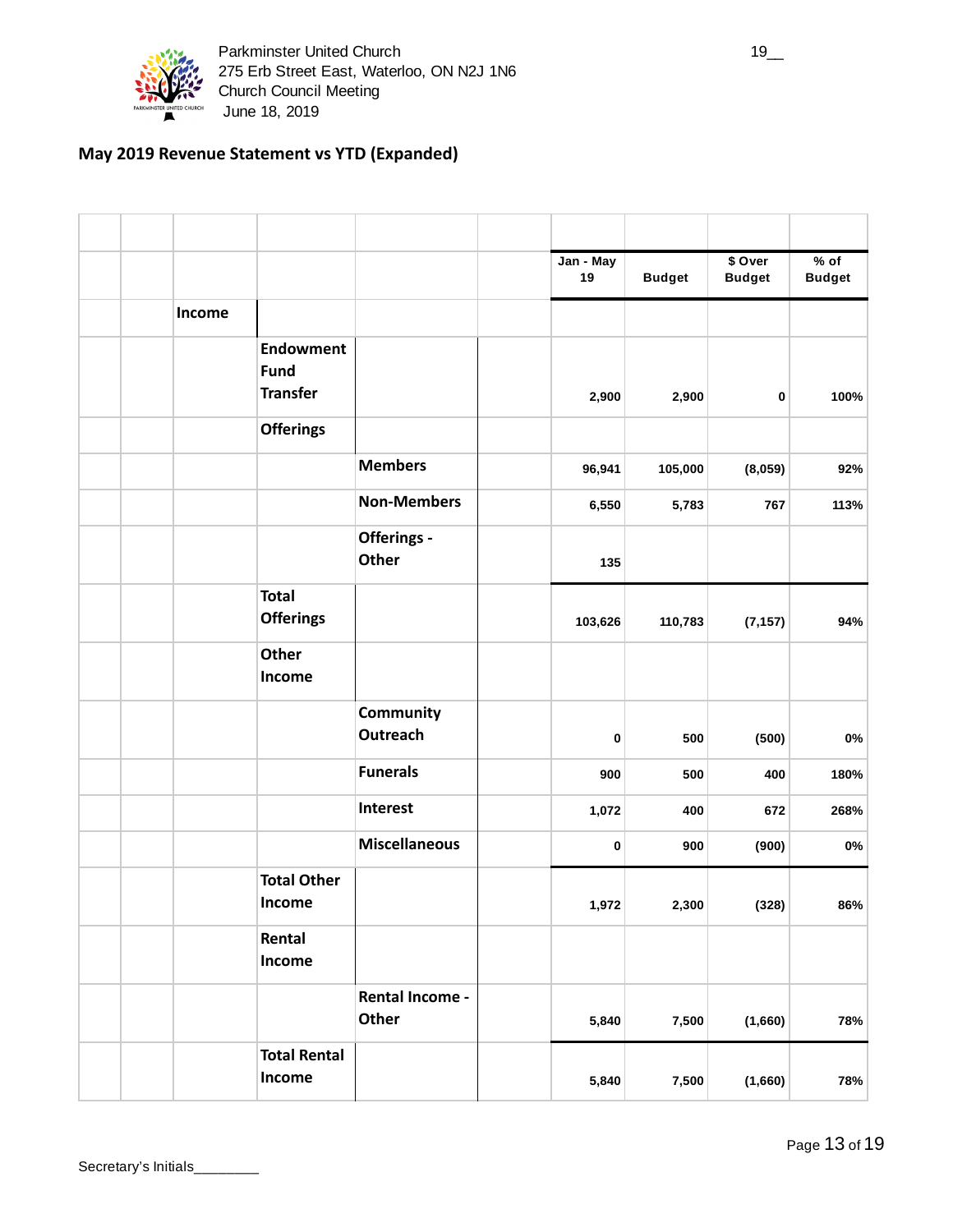

|                        |                                 | <b>Special</b><br><b>Events</b>       |                                         |         |         |          |       |
|------------------------|---------------------------------|---------------------------------------|-----------------------------------------|---------|---------|----------|-------|
|                        |                                 |                                       | Fellowship<br><b>Gatherings</b>         | 341     | 350     | (9)      | 97%   |
|                        |                                 |                                       | <b>Food Truck</b><br>Project            | 409     | 150     | 259      | 273%  |
|                        |                                 |                                       | <b>Other Events</b>                     | 0       | 3,800   | (3,800)  | 0%    |
|                        |                                 |                                       | <b>Special Events -</b><br><b>Other</b> | 6,098   |         |          |       |
|                        |                                 | <b>Total Special</b><br><b>Events</b> |                                         | 6,848   | 4,300   | 2,548    | 159%  |
|                        | <b>Total</b><br>Income          |                                       |                                         | 121,186 | 127,783 | (6, 597) | 95%   |
|                        | Cost of<br><b>Goods</b><br>Sold |                                       |                                         |         |         |          |       |
|                        |                                 | Event<br><b>Expenses</b>              |                                         |         |         |          |       |
|                        |                                 |                                       | Community<br><b>Outreach</b>            | 100     | 250     | (150)    | 40%   |
|                        |                                 |                                       | Concert<br><b>Expenses</b>              | 0       | 1,200   | (1, 200) | $0\%$ |
|                        |                                 |                                       | <b>Food Truck</b><br>Project            | 431     |         |          |       |
|                        |                                 |                                       | <b>Funeral</b><br><b>Expense</b>        | 1,124   | 500     | 624      | 225%  |
|                        |                                 | <b>Total Event</b><br><b>Expenses</b> |                                         | 1,655   | 1,950   | (295)    | 85%   |
|                        | <b>Total</b><br><b>COGS</b>     |                                       |                                         | 1,655   | 1,950   | (295)    | 85%   |
| <b>Gross</b><br>Profit |                                 |                                       |                                         | 119,531 | 125,833 | (6, 302) | 95%   |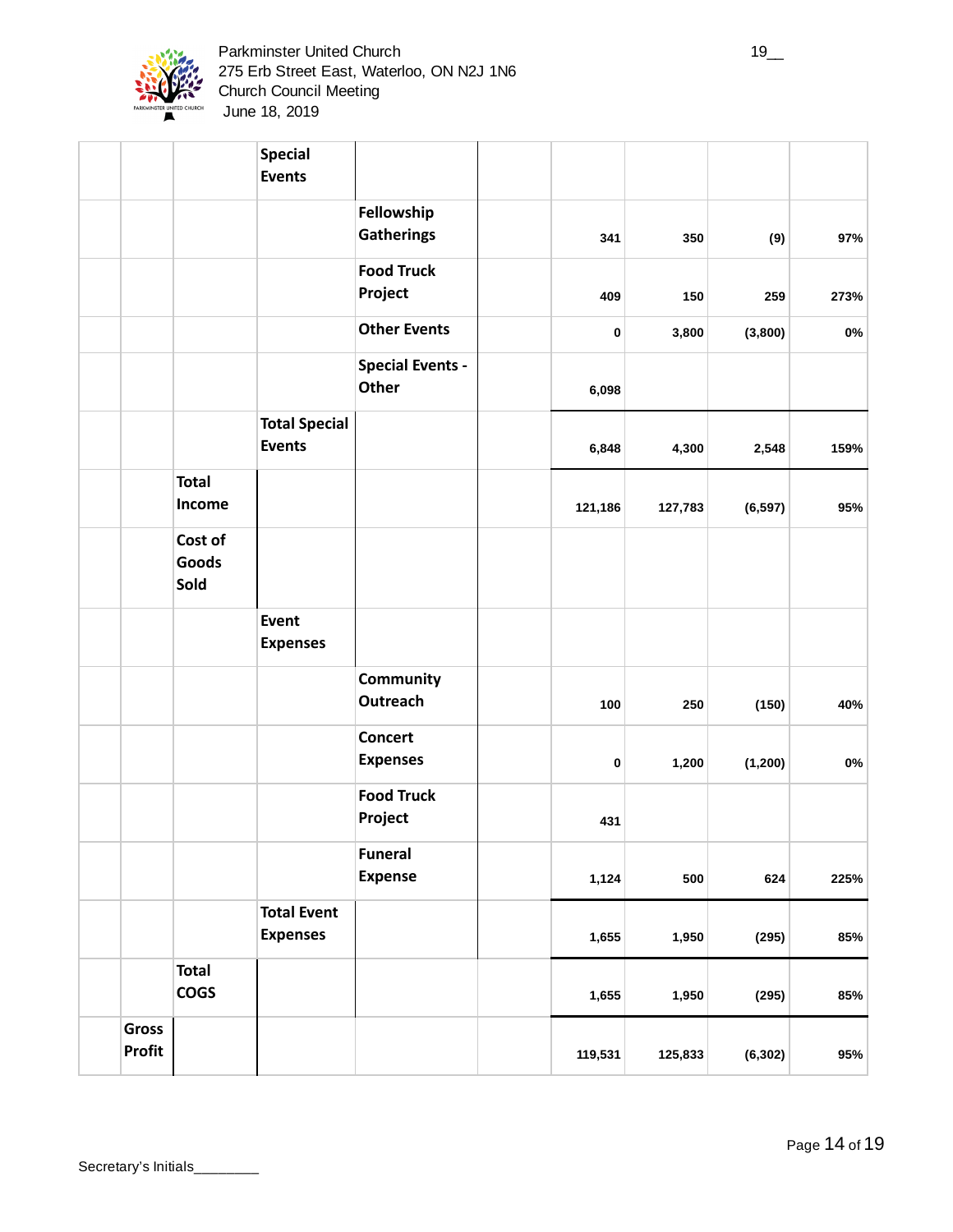

| <b>Expense</b> |                                    |                                                    |        |       |       |      |
|----------------|------------------------------------|----------------------------------------------------|--------|-------|-------|------|
|                | <b>Facilities</b>                  |                                                    |        |       |       |      |
|                |                                    | <b>Building and</b><br>Property<br><b>Security</b> | 20     | 20    | 0     | 100% |
|                |                                    | Computer/Inter<br>net/Phone                        | 930    | 576   | 354   | 161% |
|                |                                    | Elevator                                           | 100    |       |       |      |
|                |                                    | Gas                                                | 2,481  | 2,750 | (269) | 90%  |
|                |                                    | <b>Hydro</b>                                       | 1,840  | 1,600 | 240   | 115% |
|                |                                    | Janitorial<br><b>Supplies</b>                      | 1,031  | 300   | 731   | 344% |
|                |                                    | <b>Repairs and</b><br>Maintenance                  | 8,117  | 3,000 | 5,117 | 271% |
|                |                                    | <b>Water</b>                                       | 1,442  | 1,250 | 192   | 115% |
|                | <b>Total</b><br><b>Facilities</b>  |                                                    | 15,961 | 9,496 | 6,465 | 168% |
|                | <b>Ministry</b><br><b>Expenses</b> |                                                    |        |       |       |      |
|                |                                    | Christian<br><b>Education</b>                      | 138    | 250   | (112) | 55%  |
|                |                                    | <b>Church Council</b>                              | 940    | 900   | 40    | 104% |
|                |                                    | Communication<br>$\sf{s}$                          | 84     | 500   | (416) | 17%  |
|                |                                    | <b>Inclusiveness</b>                               | 369    | 200   | 169   | 185% |
|                |                                    | Membership                                         | 367    | 125   | 242   | 294% |
|                |                                    | <b>Minister Travel</b>                             | 149    | 900   | (751) | 17%  |
|                |                                    | <b>Music</b>                                       | 3,123  | 2,340 | 783   | 133% |
|                |                                    | <b>Pastoral Care</b>                               | 101    | 250   | (149) | 40%  |
|                |                                    | Stewardship                                        | 0      | 500   | (500) | 0%   |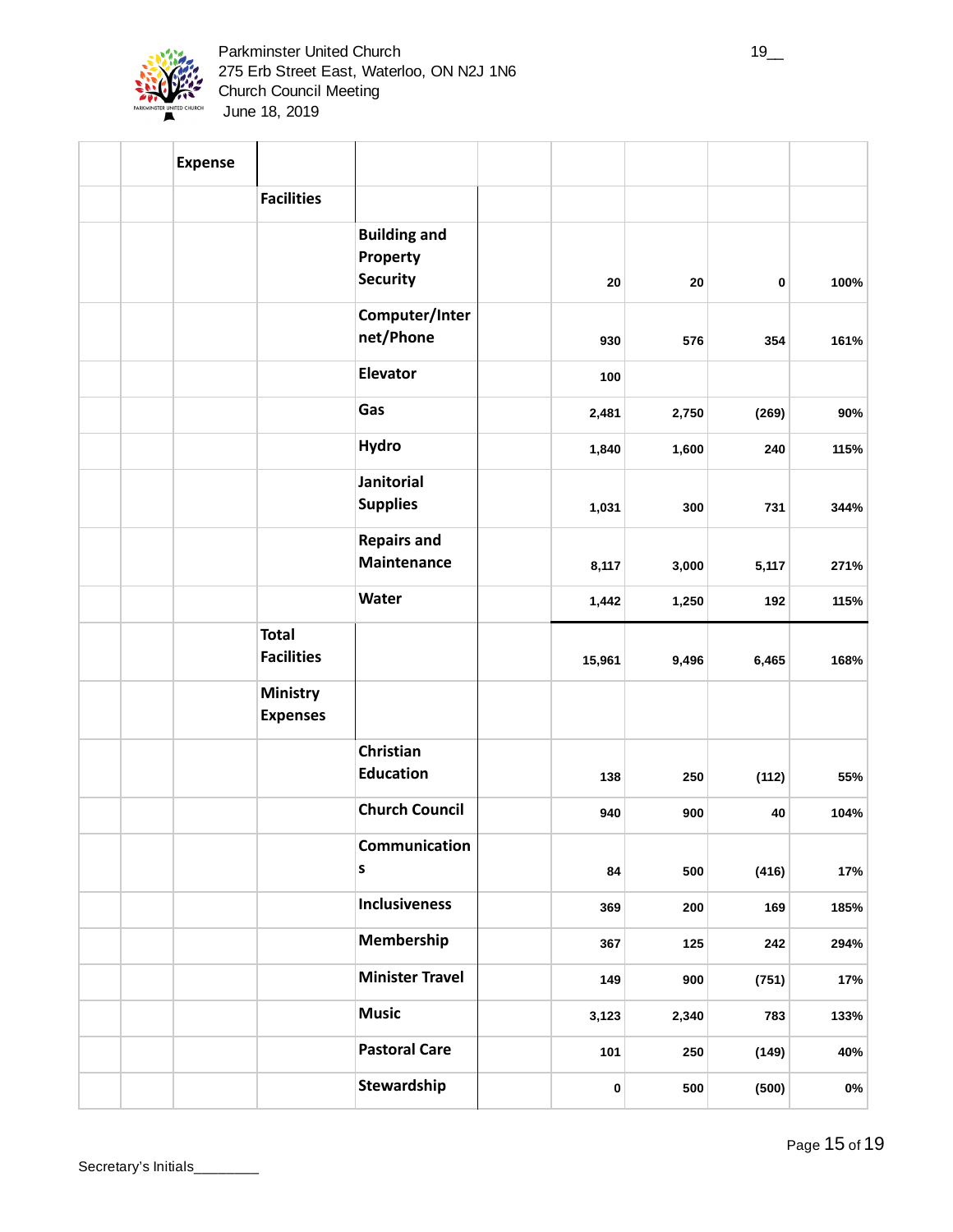

|  |                                                    | Worship                                                  |                              | 326   |       |            |      |
|--|----------------------------------------------------|----------------------------------------------------------|------------------------------|-------|-------|------------|------|
|  |                                                    | <b>Ministry</b><br><b>Expenses -</b><br><b>Other</b>     |                              | 200   |       |            |      |
|  | <b>Total</b><br><b>Ministry</b><br><b>Expenses</b> |                                                          |                              | 5,797 | 5,965 | (168)      | 97%  |
|  | <b>Office and</b><br>Administrati<br>on            |                                                          |                              |       |       |            |      |
|  |                                                    | <b>Bank &amp; Payroll</b><br><b>Service Charges</b>      |                              | 637   | 750   | (113)      | 85%  |
|  |                                                    | <b>Business</b><br><b>Licenses and</b><br><b>Permits</b> |                              | 227   | 150   | ${\bf 77}$ | 151% |
|  |                                                    | <b>Dues and</b><br><b>Subscriptions</b>                  |                              | 31    | 50    | (19)       | 62%  |
|  |                                                    | <b>Insurance</b>                                         |                              |       |       |            |      |
|  |                                                    |                                                          | <b>Insuranc</b><br>e - Other | 2,100 | 2,500 | (400)      | 84%  |
|  |                                                    | <b>Total Insurance</b>                                   |                              | 2,100 | 2,500 | (400)      | 84%  |
|  |                                                    | Interest                                                 |                              | 284   | 450   | (166)      | 63%  |
|  |                                                    | <b>Office Supplies,</b><br>Postage, Etc.                 |                              | 1,598 | 1,000 | 598        | 160% |
|  |                                                    | <b>Printing and</b><br>Reproduction                      |                              | 3,118 | 2,700 | 418        | 115% |
|  |                                                    | Professional<br><b>Fees</b>                              |                              | 59    |       |            |      |
|  | <b>Total Office</b><br>and<br>Administrati<br>on   |                                                          |                              | 8,054 | 7,600 | 454        | 106% |
|  |                                                    |                                                          |                              |       |       |            |      |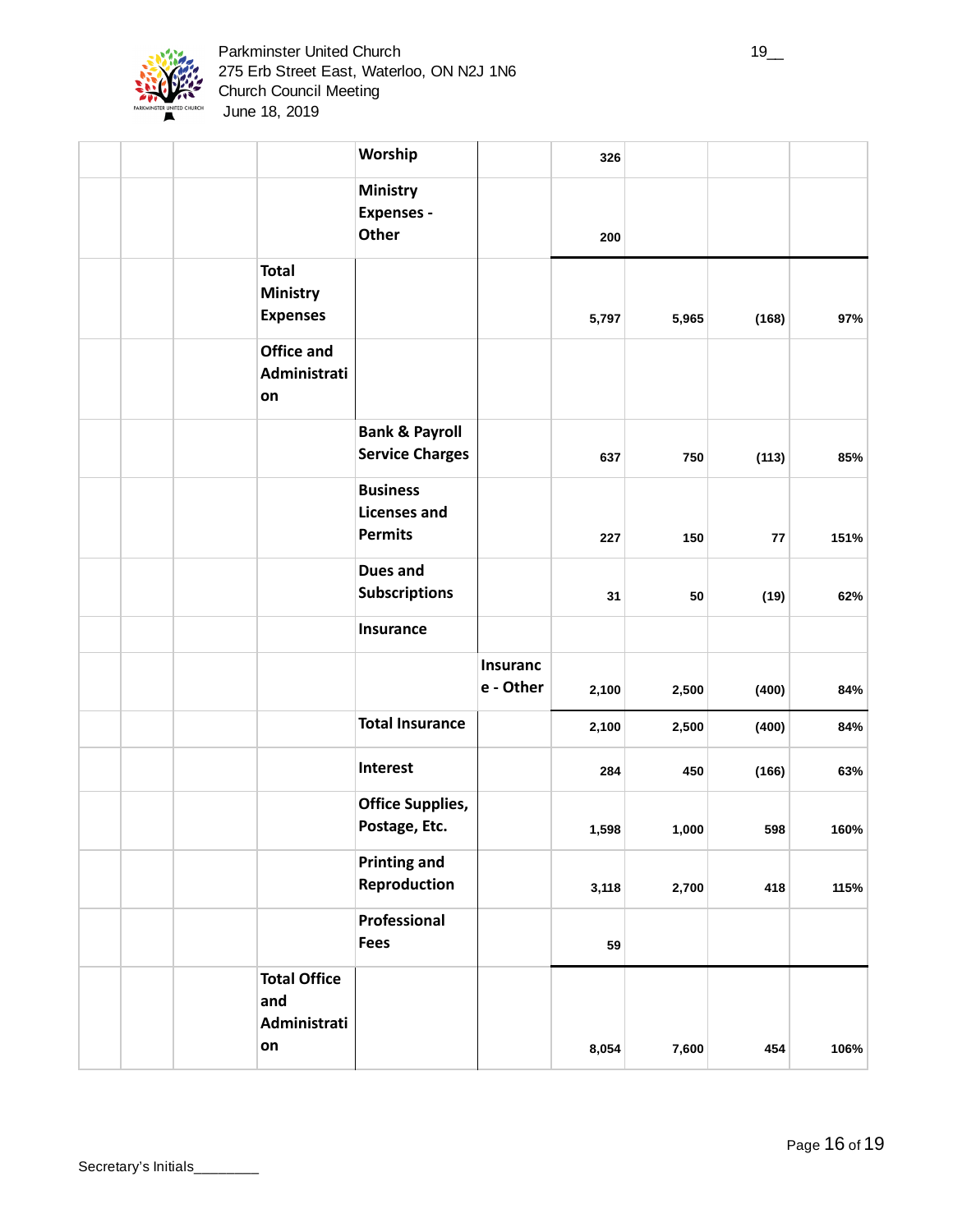

|                          |                                | Other<br><b>Expenses</b>                               |                                         |           |           |           |        |
|--------------------------|--------------------------------|--------------------------------------------------------|-----------------------------------------|-----------|-----------|-----------|--------|
|                          |                                |                                                        | <b>Miscellaneous</b>                    | 0         | 140       | (140)     | 0%     |
|                          |                                | <b>Total Other</b><br><b>Expenses</b>                  |                                         | 0         | 140       | (140)     | 0%     |
|                          |                                | <b>Salaries and</b><br><b>Benefits</b>                 |                                         |           |           |           |        |
|                          |                                |                                                        | Continuing<br><b>Education</b>          | 610       | 500       | 110       | 122%   |
|                          |                                |                                                        | <b>Employer Paid</b><br><b>Benefits</b> | 21,417    | 21,350    | 67        | 100%   |
|                          |                                |                                                        | <b>Outside</b><br><b>Services</b>       | 1,172     | 500       | 672       | 234%   |
|                          |                                |                                                        | <b>Staff</b><br><b>Allowances</b>       | 1,201     | 110       | 1,091     | 1,092% |
|                          |                                |                                                        | <b>Staff Salaries</b>                   | 94,286    | 95,000    | (714)     | 99%    |
|                          |                                | <b>Total</b><br><b>Salaries and</b><br><b>Benefits</b> |                                         | 118,686   | 117,460   | 1,226     | 101%   |
|                          |                                | <b>UCC Assess</b><br>Fee                               |                                         | 6,313     | 6,313     | 0         | 100%   |
|                          | <b>Total</b><br><b>Expense</b> |                                                        |                                         | 154,811   | 146,974   | 7,837     | 105%   |
| <b>Net</b><br>Inco<br>me |                                |                                                        |                                         | (35, 280) | (21, 141) | (14, 139) | 167%   |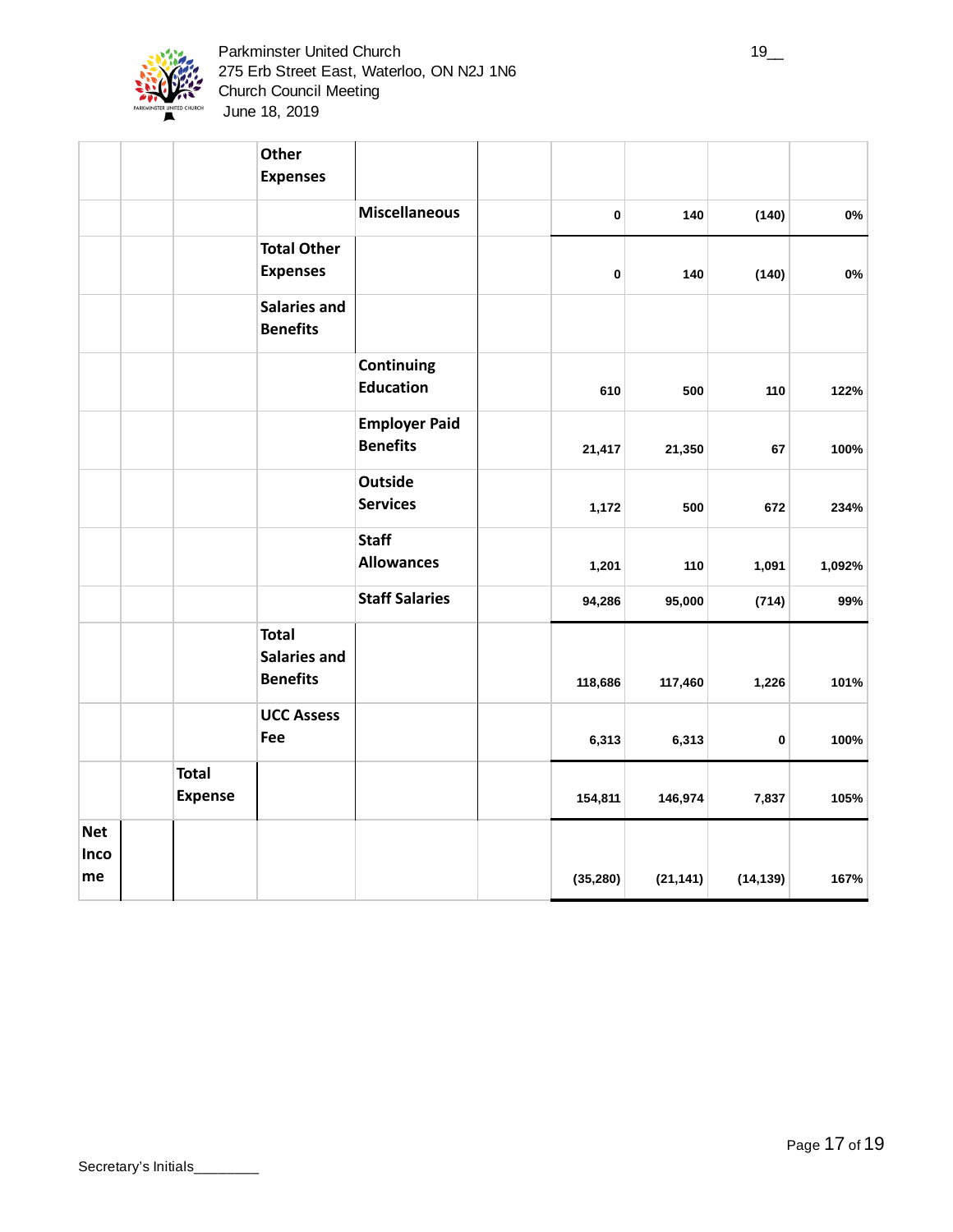

# **Monthly Cumulative Deficit Projection (as of June 2019)**

| <b>Monthl</b><br>y<br>cumula<br>tive<br>results<br>for the<br>past<br>seven<br>years<br>(May to<br><b>Dec</b><br>2019 in<br>blue<br>are<br>project<br>ed<br>figures) |               |                         |                                                                                  |                         |                         |               |                |                         |                                             |                                      |       |                                      |                         |
|----------------------------------------------------------------------------------------------------------------------------------------------------------------------|---------------|-------------------------|----------------------------------------------------------------------------------|-------------------------|-------------------------|---------------|----------------|-------------------------|---------------------------------------------|--------------------------------------|-------|--------------------------------------|-------------------------|
|                                                                                                                                                                      |               |                         |                                                                                  |                         |                         |               |                |                         |                                             |                                      | From  | Dec                                  | Yr End                  |
|                                                                                                                                                                      |               |                         |                                                                                  |                         |                         |               |                |                         |                                             |                                      |       | Reven                                |                         |
|                                                                                                                                                                      |               |                         |                                                                                  |                         |                         |               |                |                         |                                             |                                      |       |                                      |                         |
|                                                                                                                                                                      | <b>YTD</b>    | <b>YTD</b>              | <b>YTD</b>                                                                       | <b>YTD</b>              | <b>YTD</b>              | <b>YTD</b>    | <b>YTD</b>     | <b>YTD</b>              | <b>YTD</b>                                  | <b>YTD</b>                           | Endow | ue                                   | Accum                   |
|                                                                                                                                                                      |               |                         |                                                                                  |                         |                         |               |                |                         |                                             |                                      |       |                                      | Surplu                  |
|                                                                                                                                                                      | March April   |                         | May                                                                              | June                    | July                    | Aug           | Sept           | Oct                     | Nov                                         | Dec                                  | Fund  |                                      | S                       |
| 2019                                                                                                                                                                 | $-15,88$<br>4 | $-18,90$<br>0           | $-35,30$<br>$\mathbf 0$                                                          | $-44,40$<br>$\mathbf 0$ | $-54,20$<br>$\mathbf 0$ | $-67,80$      | 0 73,200       | $-76,40$<br>$\mathbf 0$ | $-78,90$<br>$\overline{0}$                  | $-42,70$<br>0                        |       | 2,900 60,000                         | $-42,70$<br>$\mathbf 0$ |
|                                                                                                                                                                      |               | $-11,35$                | $-15,45$                                                                         | $-17,38$                | $-16,79$                | $-24,42$      |                | $-34,40$                | $-38,56$                                    |                                      |       |                                      |                         |
| 2018                                                                                                                                                                 | $-3,205$      | 7                       | $\boldsymbol{0}$                                                                 | 4                       | 8                       | 3             | $-6,869$       | 3                       | 6                                           | $-1,986$                             |       | 9,253 62,822 64,789                  |                         |
|                                                                                                                                                                      |               |                         |                                                                                  |                         |                         |               |                | $-20,13$                |                                             |                                      |       |                                      |                         |
| 2017                                                                                                                                                                 | $-8,206$      | 2,694                   |                                                                                  | $2,715$ 13,118          | 7,153                   |               | $6,521$ -6,869 | $\overline{7}$          |                                             |                                      |       | $-7,557$ 16,549 21,714 44,441 66,775 |                         |
|                                                                                                                                                                      |               |                         |                                                                                  |                         |                         |               | $-10,53$       |                         |                                             |                                      |       |                                      |                         |
| 2016                                                                                                                                                                 | 9,733         |                         | $1,309$ -1,933 -5,765 -3,913 -6,811                                              |                         |                         |               |                |                         | 6 -9,831 -9,969 32,867 20,181 63,099 50,853 |                                      |       |                                      |                         |
|                                                                                                                                                                      |               |                         | $-15,82$ $-17,76$ $-18,07$ $-27,06$ $-33,75$ $-38,99$ $-40,85$ $-45,73$ $-40,32$ |                         |                         |               |                |                         |                                             |                                      |       |                                      |                         |
| 2015                                                                                                                                                                 | 6             | 5                       | 5                                                                                | 2                       | 5                       | 4             | 3              | $\mathbf 0$             |                                             |                                      |       | $5 12,931 $ 7,906 74,286 17,358      |                         |
|                                                                                                                                                                      |               | $-15,31$<br>$\mathbf 0$ | $-20,35$<br>7                                                                    | $-41,06$<br>0           | $-49,33$<br>9           | $-54,22$<br>7 | $-62,39$<br>6  | $-60,37$<br>9           | $-53,51$                                    |                                      |       |                                      |                         |
| 2014                                                                                                                                                                 | $-8,073$      |                         |                                                                                  |                         |                         |               |                |                         |                                             | 5 12,465 24,071<br>$-61,18$ $-20,53$ |       |                                      | 4,427                   |
| 2013                                                                                                                                                                 |               |                         |                                                                                  |                         |                         |               |                |                         | 8                                           | 4                                    | 6,840 |                                      | $-8,038$                |